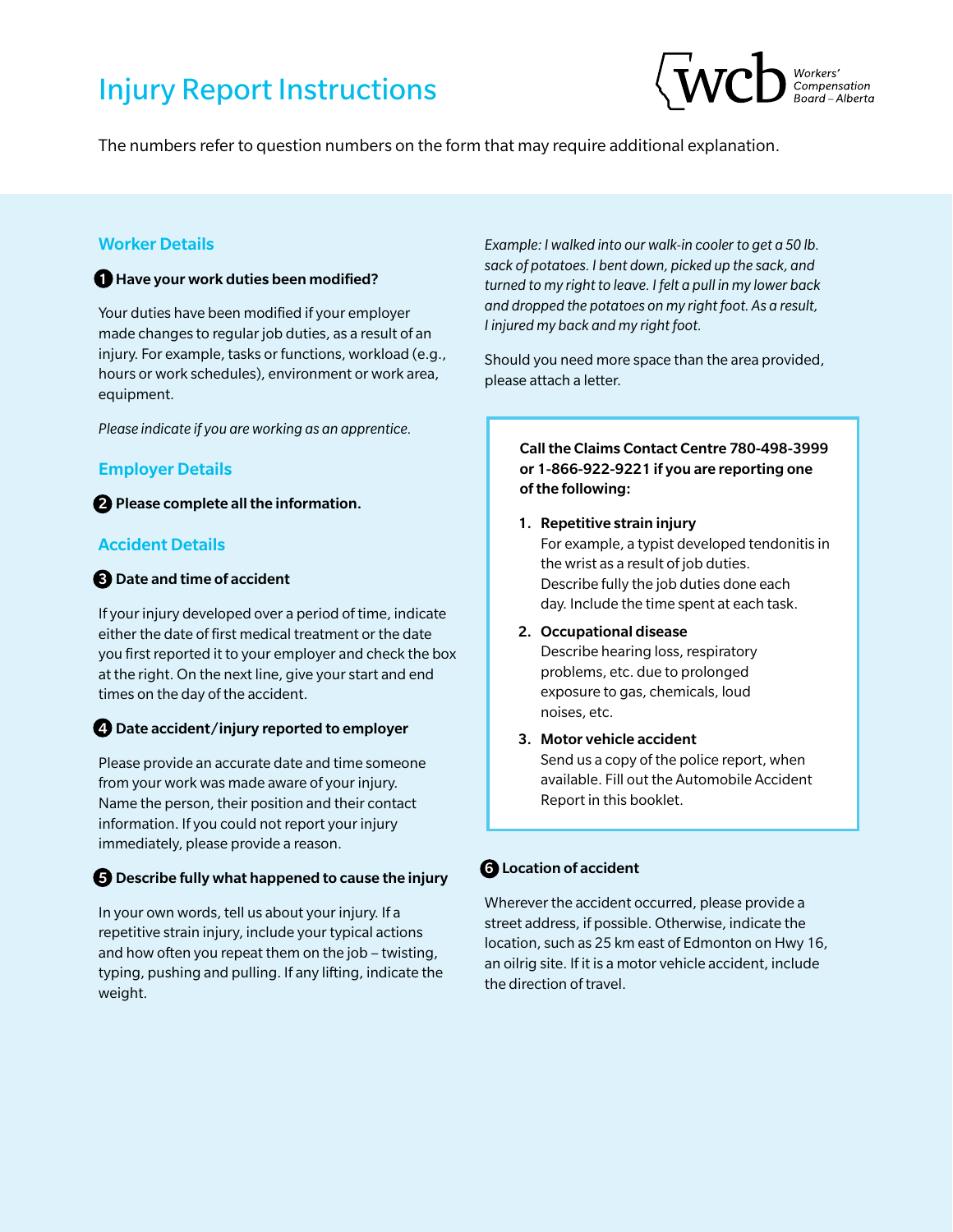| $\langle$ WCD <sup>Vorkers'</sup>                                                                                                                                                          | P.O. BOX 2415<br>Fax                          | EDMONTON AB T5J 2S5<br>Phone 780-498-3999 (in Edmonton)<br>1-866-922-9221 (toll free in Alberta)<br>1-800-661-9608 (outside Alberta)<br>780-427-5863 or 1-800-661-1993 |                | <b>APRIL 2021</b><br>WORKER REPO<br>of Injury or Occupational Disease<br>C060<br>Seven digit claim #:                                                          |  |  |  |  |  |  |  |
|--------------------------------------------------------------------------------------------------------------------------------------------------------------------------------------------|-----------------------------------------------|------------------------------------------------------------------------------------------------------------------------------------------------------------------------|----------------|----------------------------------------------------------------------------------------------------------------------------------------------------------------|--|--|--|--|--|--|--|
| <b>Worker Details</b>                                                                                                                                                                      |                                               | Past the date of injury: Have you been off work?<br>Yes                                                                                                                | No             | Have your work duties been modified?<br>Yes<br>N <sub>o</sub>                                                                                                  |  |  |  |  |  |  |  |
| Last name:                                                                                                                                                                                 |                                               |                                                                                                                                                                        |                | Initial:<br>First name:                                                                                                                                        |  |  |  |  |  |  |  |
| Mailing address: Apt#                                                                                                                                                                      |                                               |                                                                                                                                                                        |                | Social Insurance #:                                                                                                                                            |  |  |  |  |  |  |  |
| City:<br>Province:                                                                                                                                                                         |                                               | Postal code:                                                                                                                                                           |                | Personal health #:                                                                                                                                             |  |  |  |  |  |  |  |
| Phone number:                                                                                                                                                                              |                                               |                                                                                                                                                                        | Date of birth: | (Year / Month / Day)<br>- IF<br>Gender:<br>M<br>X                                                                                                              |  |  |  |  |  |  |  |
| Email address:                                                                                                                                                                             |                                               |                                                                                                                                                                        |                |                                                                                                                                                                |  |  |  |  |  |  |  |
| Occupation and job description:                                                                                                                                                            |                                               |                                                                                                                                                                        |                |                                                                                                                                                                |  |  |  |  |  |  |  |
| Are you an apprentice?<br>Yes<br>No                                                                                                                                                        |                                               | If yes, date you would have obtained journeyman status:                                                                                                                |                | (Year / Month / Day)                                                                                                                                           |  |  |  |  |  |  |  |
| (Year / Month / Day)<br>Date hired:<br>Are you a partner or director in the business?<br>Yes<br>No.                                                                                        |                                               |                                                                                                                                                                        |                |                                                                                                                                                                |  |  |  |  |  |  |  |
| Do you have personal coverage?<br>Yes                                                                                                                                                      | l No                                          | If yes, coverage number:                                                                                                                                               |                |                                                                                                                                                                |  |  |  |  |  |  |  |
|                                                                                                                                                                                            |                                               |                                                                                                                                                                        |                |                                                                                                                                                                |  |  |  |  |  |  |  |
| <b>Employer Details</b><br>❷                                                                                                                                                               | Employer business name:                       |                                                                                                                                                                        |                |                                                                                                                                                                |  |  |  |  |  |  |  |
| Mailing address:                                                                                                                                                                           |                                               |                                                                                                                                                                        |                |                                                                                                                                                                |  |  |  |  |  |  |  |
| Province:<br>City:                                                                                                                                                                         |                                               | Postal code:                                                                                                                                                           |                |                                                                                                                                                                |  |  |  |  |  |  |  |
| Title:<br>Contact name:                                                                                                                                                                    |                                               | Phone:                                                                                                                                                                 |                | E-mail:                                                                                                                                                        |  |  |  |  |  |  |  |
| <b>Accident Details</b>                                                                                                                                                                    |                                               |                                                                                                                                                                        |                |                                                                                                                                                                |  |  |  |  |  |  |  |
| 3<br>Date/time of accident:                                                                                                                                                                | (Year / Month / Day)                          | Time:                                                                                                                                                                  |                | the injury/condition developed over time<br>a.m.<br>p.m.<br>or                                                                                                 |  |  |  |  |  |  |  |
| Date/time scheduled shift started (if applicable):                                                                                                                                         |                                               | (Year / Month / Day)                                                                                                                                                   |                | Time:<br>p.m.<br>a.m.                                                                                                                                          |  |  |  |  |  |  |  |
| Date/time scheduled shift ended (if applicable):                                                                                                                                           | (Year / Month / Day)<br>Time:<br>p.m.<br>a.m. |                                                                                                                                                                        |                |                                                                                                                                                                |  |  |  |  |  |  |  |
| 4.<br>Date accident/injury reported to employer:                                                                                                                                           | (Year / Month / Day)                          |                                                                                                                                                                        |                |                                                                                                                                                                |  |  |  |  |  |  |  |
| Name of person and their position:                                                                                                                                                         | Phone number:                                 |                                                                                                                                                                        |                |                                                                                                                                                                |  |  |  |  |  |  |  |
| If not reported immediately, give the reason:                                                                                                                                              |                                               |                                                                                                                                                                        |                |                                                                                                                                                                |  |  |  |  |  |  |  |
| Э<br>any tools, equipment, materials, etc. you were using. State any gas, chemicals or extreme temperatures you may have been exposed to:                                                  |                                               |                                                                                                                                                                        |                | Describe fully, based on the information you have, what happened to cause this injury or disease. Please describe what you were doing, including details about |  |  |  |  |  |  |  |
| Cardiac condition/injury?                                                                                                                                                                  |                                               | Claimed to another WCB? Province:                                                                                                                                      |                |                                                                                                                                                                |  |  |  |  |  |  |  |
| Motor vehicle accident? If you have a police collision report, please send a copy by mail or fax once you have a claim number. Please also<br>complete the WCB Automobile Accident Report. |                                               |                                                                                                                                                                        |                |                                                                                                                                                                |  |  |  |  |  |  |  |
| If you have more information or a list of witnesses, please attach a letter. Please check this box if letter is attached.                                                                  |                                               |                                                                                                                                                                        |                |                                                                                                                                                                |  |  |  |  |  |  |  |
| Have you had a similar injury before?                                                                                                                                                      | No<br>Yes                                     | If yes, attach a letter with details.                                                                                                                                  |                |                                                                                                                                                                |  |  |  |  |  |  |  |
| Was it part of your usual work?<br>Was the work you were doing for the purpose of your employer's business?<br>Yes<br>No<br>Yes<br> No                                                     |                                               |                                                                                                                                                                        |                |                                                                                                                                                                |  |  |  |  |  |  |  |
| No<br>Did the accident/injury occur on employer's premises?<br>Yes                                                                                                                         |                                               |                                                                                                                                                                        |                |                                                                                                                                                                |  |  |  |  |  |  |  |
| Location where the accident happened (address, general location or site):                                                                                                                  |                                               |                                                                                                                                                                        |                |                                                                                                                                                                |  |  |  |  |  |  |  |
| $\overline{6}$<br>Full name of treating hospital or healthcare professional:                                                                                                               |                                               |                                                                                                                                                                        |                |                                                                                                                                                                |  |  |  |  |  |  |  |
| Address:                                                                                                                                                                                   |                                               |                                                                                                                                                                        |                |                                                                                                                                                                |  |  |  |  |  |  |  |
| Phone:                                                                                                                                                                                     |                                               |                                                                                                                                                                        |                |                                                                                                                                                                |  |  |  |  |  |  |  |
| When did you first seek medical treatment?                                                                                                                                                 |                                               | (Year / Month / Day)                                                                                                                                                   |                | Is any further treatment required?<br>Yes<br>No                                                                                                                |  |  |  |  |  |  |  |



#### *Complete all three pages and sign the form before sending.*

**If your injury is the result of a motor vehicle accident, complete the Automobile Accident Report (L-054).**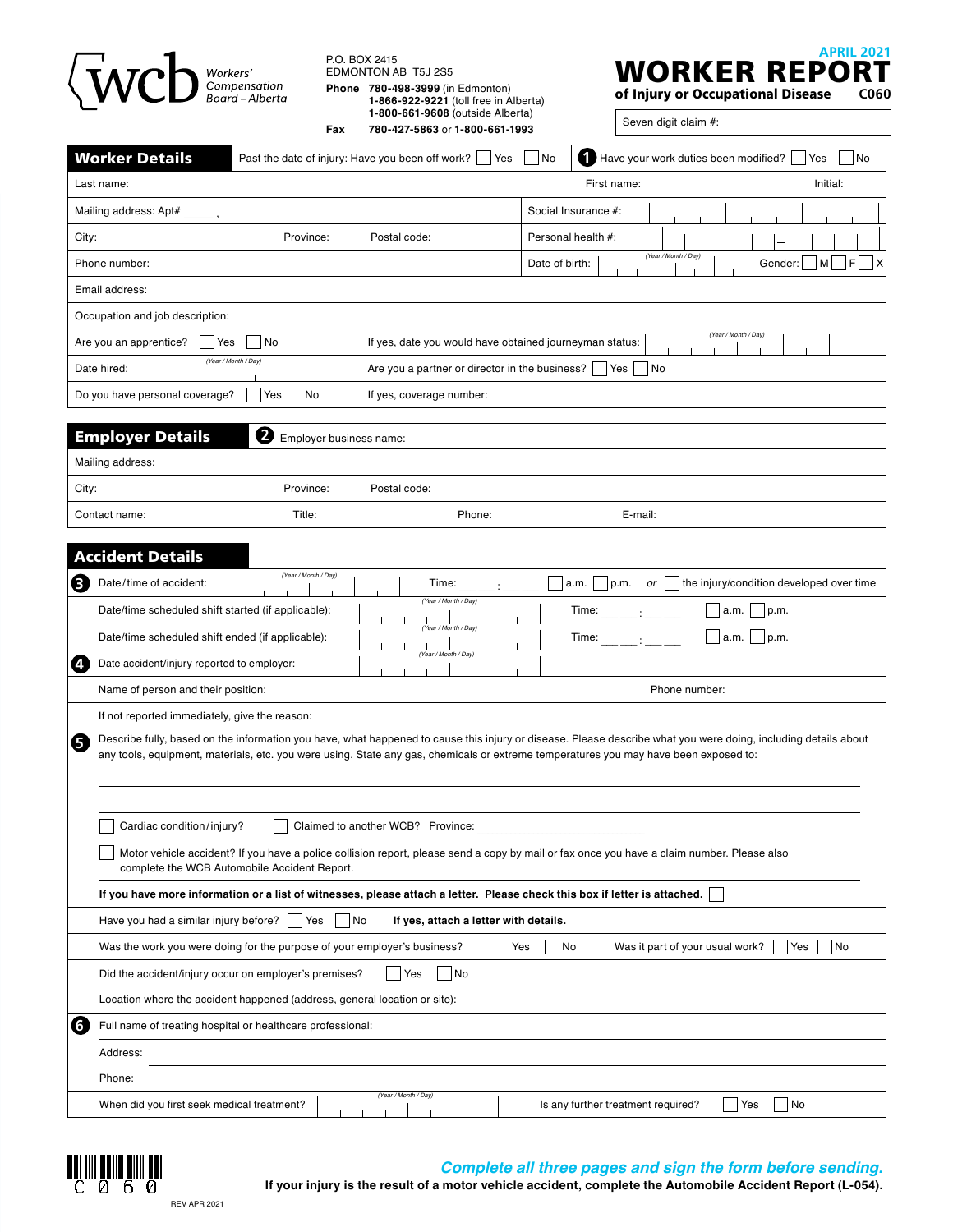Please fill in your name, Social Insurance Number and date of birth at the top of each page of the form in case the pages get separated.

*Remember to complete all three pages and sign the form before sending.*

# Injury Details

Indicate the part of your body that was injured, what side of your body and what type of injury it is. When your doctor or chiropractor sends in your medical report we will confirm your injury.

#### **7** Return-to-Work Details

Please complete all the information that applies.

# Employment Type Details

#### 8 Complete one of the following A or B or C.

- Complete A if you work 12 months per year with the same employer.
- Complete B if you work only part of the year (subject to seasonal or lack of work layoffs).
- Complete C if you are self-employed, are a sub-contractor or do piecework.

## Earnings Details

9 b) Additional taxable benefits:

#### Vacation and statutory holiday pay

Please indicate if you are paid holiday and stat pay as an additional percentage on your paycheque or, if these days are included as days off with pay.

#### Shift premiums

Complete if you receive pay in addition to your regular rate of pay (e.g., 50¢ paid per hour for night shift). Provide your gross shift premium earnings for one year prior to the date of injury (less if you have not worked a full year).

#### Overtime

Complete only if you work the same number of hours overtime each week, month or shift cycle.



Provide a contact name and telephone number for a second job. If this injury causes you to miss earnings from that job, WCB-Alberta will consider these earnings when your compensation rate is set. Your second employer may be contacted.

*If you do not know your hours of work and wage information, you can get them from your employer.*

## Hours of Work Details



Indicate your regular hours of work. Do not include overtime here.

*For information about WCB-Alberta benefits and services, please have a look at our [Worker Handbook](https://www.wcb.ab.ca/assets/pdfs/workers/WCB-003_Worker_Handbook.pdf). It explains what you can expect during your claim and may answer some of the questions you have.*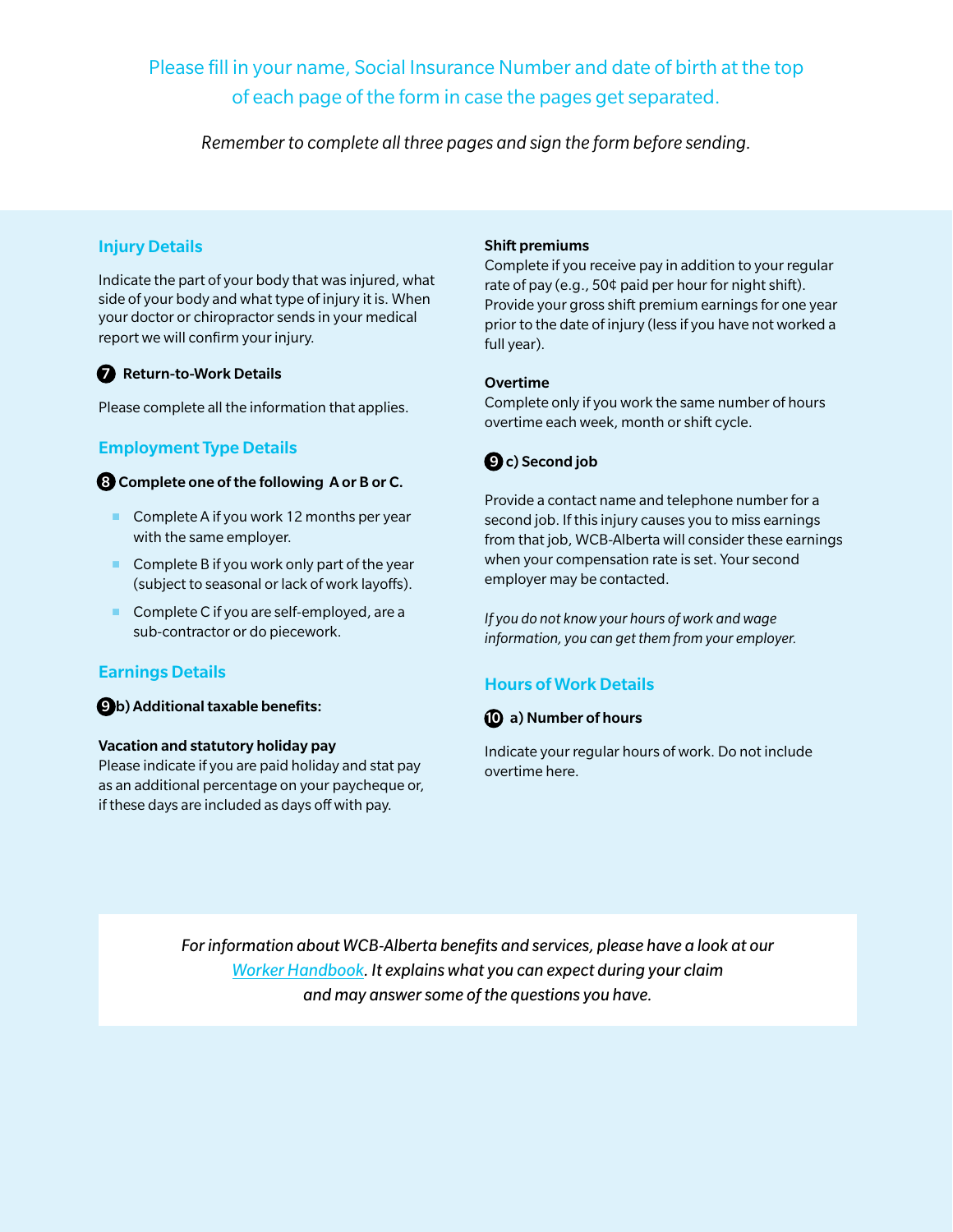| Worker's last name:<br>Worker's first name:<br>Initial:                                                                                     |  |  |  |  |  |  |  |
|---------------------------------------------------------------------------------------------------------------------------------------------|--|--|--|--|--|--|--|
| (Year / Month / Day)<br>Date of birth:<br>Social Insurance #:                                                                               |  |  |  |  |  |  |  |
|                                                                                                                                             |  |  |  |  |  |  |  |
| <b>Injury Details</b><br>Left side<br>What part of body was injured? (hand, eye, back, lungs, etc.)<br>Right side                           |  |  |  |  |  |  |  |
| What type of injury is this? (sprain, strain, bruise, etc.)                                                                                 |  |  |  |  |  |  |  |
| <b>Return to Work Details</b><br>Please complete all that apply                                                                             |  |  |  |  |  |  |  |
| I understand I have a duty to cooperate with WCB in arranging my safe and healthy return to work with my employer.                          |  |  |  |  |  |  |  |
| a. Will/did your employer pay you while off work?<br>Yes, pre-accident wages<br>Yes, revised rate of pay<br> No<br>Unknown                  |  |  |  |  |  |  |  |
| Revised rate of pay: \$<br>per                                                                                                              |  |  |  |  |  |  |  |
| (Year / Month / Day)<br>(Year / Month / Day)<br>b. Date you first missed work:<br>c. If you have returned to work indicate date:            |  |  |  |  |  |  |  |
| Regular work duties, or<br>Regular hours of work, $or$   Modified hours of work:<br>Current work status:<br>Modified work duties<br>hrs per |  |  |  |  |  |  |  |
| If you are working modified duties please describe:                                                                                         |  |  |  |  |  |  |  |
| (Year / Month / Day)                                                                                                                        |  |  |  |  |  |  |  |
| Approximate date you expect to return to work:                                                                                              |  |  |  |  |  |  |  |
| Within 2 weeks<br>2-8 weeks<br>Unknown<br>2-6 months<br>$6+$ months<br>Is your expected return to work:                                     |  |  |  |  |  |  |  |
| <b>Employment Type Details</b><br>(Complete A or B or C. Select your type of employment.)                                                   |  |  |  |  |  |  |  |
| <b>B</b> A Permanent position employed 12 months of the year:                                                                               |  |  |  |  |  |  |  |
| Permanent full-time<br>Permanent part-time<br>Irregular/casual                                                                              |  |  |  |  |  |  |  |
| or B Non-permanent position employed only part of the year (subject to seasonal or lack of work layoffs):                                   |  |  |  |  |  |  |  |
| Seasonal worker<br>Summer student<br>Temporary position                                                                                     |  |  |  |  |  |  |  |
| Had this injury not occurred, your last day of employment would have been:                                                                  |  |  |  |  |  |  |  |
| (Year / Month / Day)<br>(Year / Month / Day)<br>Estimated, or<br>Actual<br>Position start:<br>Position end:                                 |  |  |  |  |  |  |  |
| How many months or days are workers employed in this position?                                                                              |  |  |  |  |  |  |  |
| C Special employment circumstance:<br>or                                                                                                    |  |  |  |  |  |  |  |
| Volunteer<br>Sub contractor<br>Vehicle owner/operator<br>Welder owner/operator<br>Commission<br>Piece work<br>Self-employed                 |  |  |  |  |  |  |  |
| No<br>No<br>Do you incur expenses to perform the work (materials, tools, etc.)?<br> Yes<br>Will you receive a T4?<br>Yes                    |  |  |  |  |  |  |  |
| Note: If you have checked any box in 8C please submit a detailed income and expense statement.                                              |  |  |  |  |  |  |  |
| <b>Earning Details</b>                                                                                                                      |  |  |  |  |  |  |  |
| a. Your rate of pay at time of accident: \$<br>Hour<br>Day<br>Week<br>Month<br>Year<br>per                                                  |  |  |  |  |  |  |  |
| .9<br>b. Additional taxable benefits:                                                                                                       |  |  |  |  |  |  |  |
| Taken as time off with pay<br>Paid on a regular basis %<br>Vacation pay:                                                                    |  |  |  |  |  |  |  |
| Please describe:<br>Shift premium                                                                                                           |  |  |  |  |  |  |  |
| Overtime                                                                                                                                    |  |  |  |  |  |  |  |
| Other                                                                                                                                       |  |  |  |  |  |  |  |
| c. Do you have a second job?<br>Yes<br>No<br>If yes - Employer's name:<br>Phone:<br>(Second employer may be contacted)                      |  |  |  |  |  |  |  |
| d. Did you miss time from this second job?<br> No<br>Yes<br>If yes, please attach earning information and time missed details.              |  |  |  |  |  |  |  |



# *Complete all three pages and sign the form before sending.*